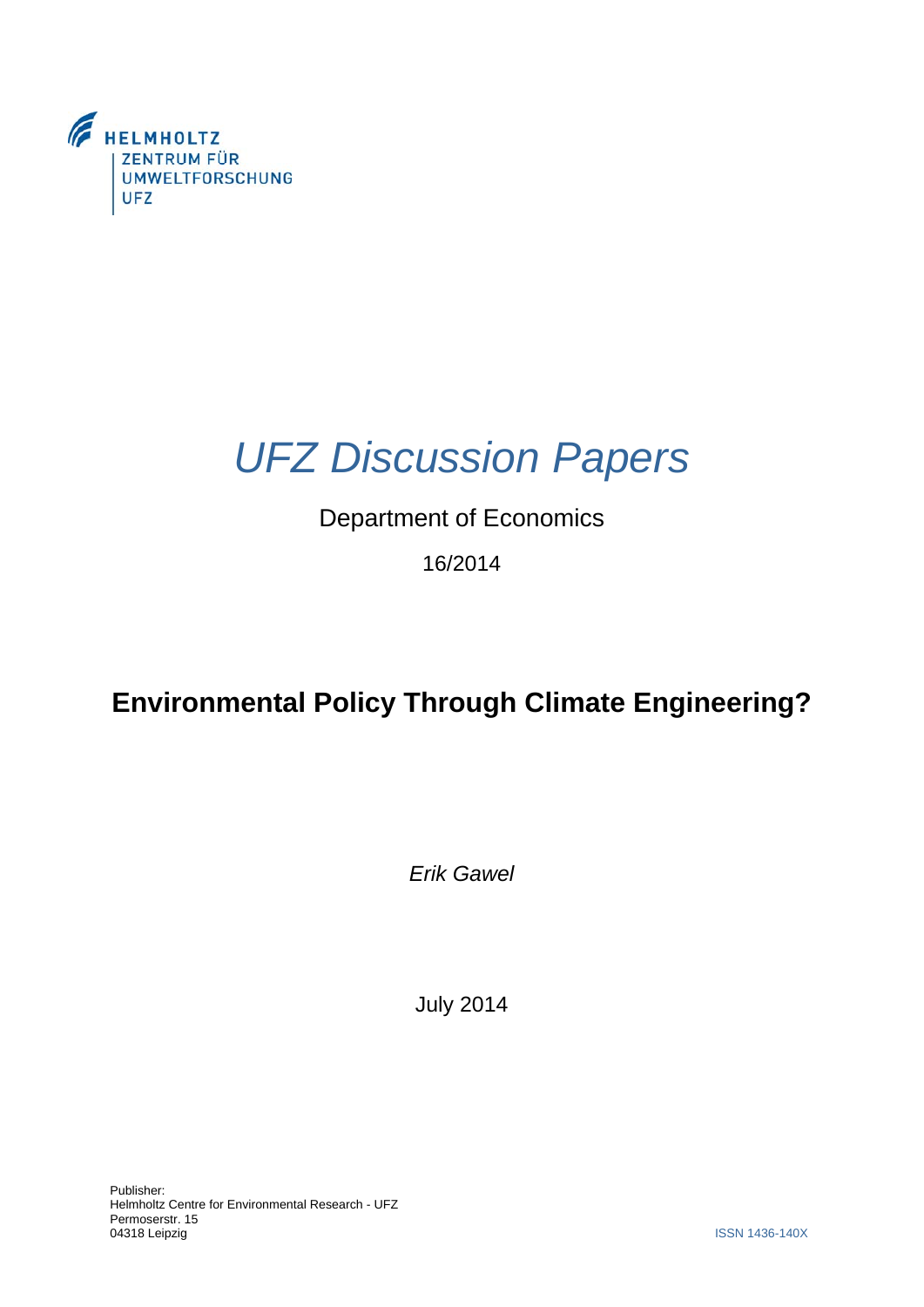*Revised version of the contribution to the e-book reader* 

*Mohr, R. / Utikal, H. (eds.): Future Chemistry: Glimpses into the World of Tomorrow, FAZ Institute 2013, pp. 66-71.*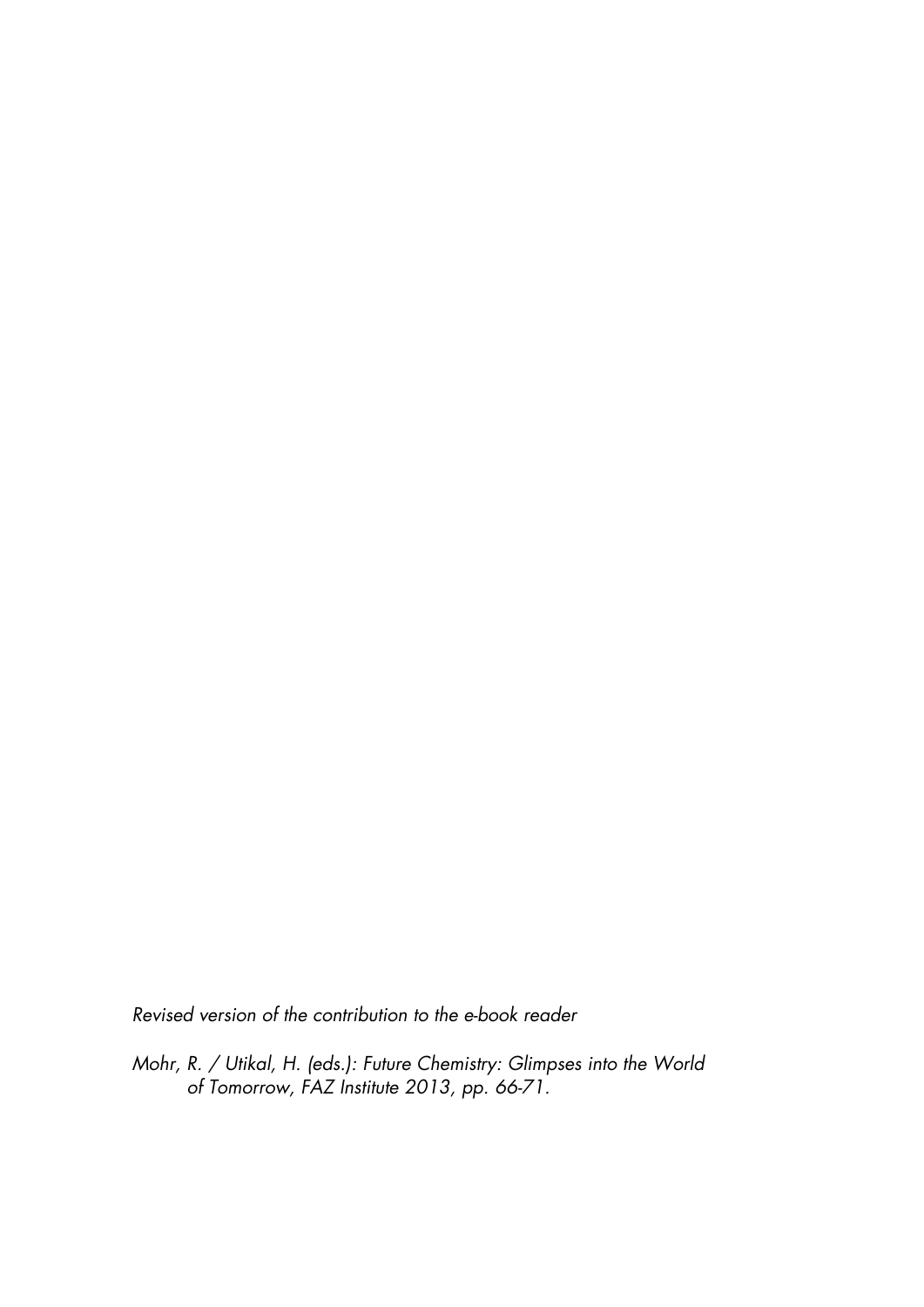#### **Environmental policy through climate engineering?**

#### *Erik Gawel*

*For years, humans have been trying to stabilize the world's environment by lowering the amount of greenhouse gases that their societies pump into the air. In 1992, this approach was even incorporated into the UN Framework Convention on Climate Change. But because this strategy failed to produce the desired results so far, technology-based processes designed to save the environment have emerged as a popular new weapon in the climate-protection arsenal. The question is: Are such climate-engineering efforts a viable environmental policy option? And can they serve, at the very least, as the ultima ratio if all other efforts to stave off climate change fail?* 

From the dawn of the human race, people have believed that the environment must be adapted to meet human needs and that they must take command over the forces of nature to achieve this end. As humans honed their technological skills, geo-engineering efforts began to take shape. Unfortunately, earlier geo-engineering attempts produced environmental and economic disasters. Today, the Aral Sea stands out as both a forewarning and a symbol of the human hubris that characterizes efforts to tame the forces of nature. Once the world's fourth-largest lake, the Aral Sea is now a desert wasteland created by the massive diversion of the waterways that once fed it. Against this backdrop, climate engineering was an environmental black sheep for years. In recent years, though, the debate about it has significantly intensified, even becoming a topic addressed in German research policies.

Climate engineering is usually defined as the systematic large-scale and technologysupported effort to manage the world's environment for the purpose of affecting climate patterns. Typically, this work involves technical efforts to offset the effects of greenhouse gas emissions caused by humans. The economic processes that entail the emis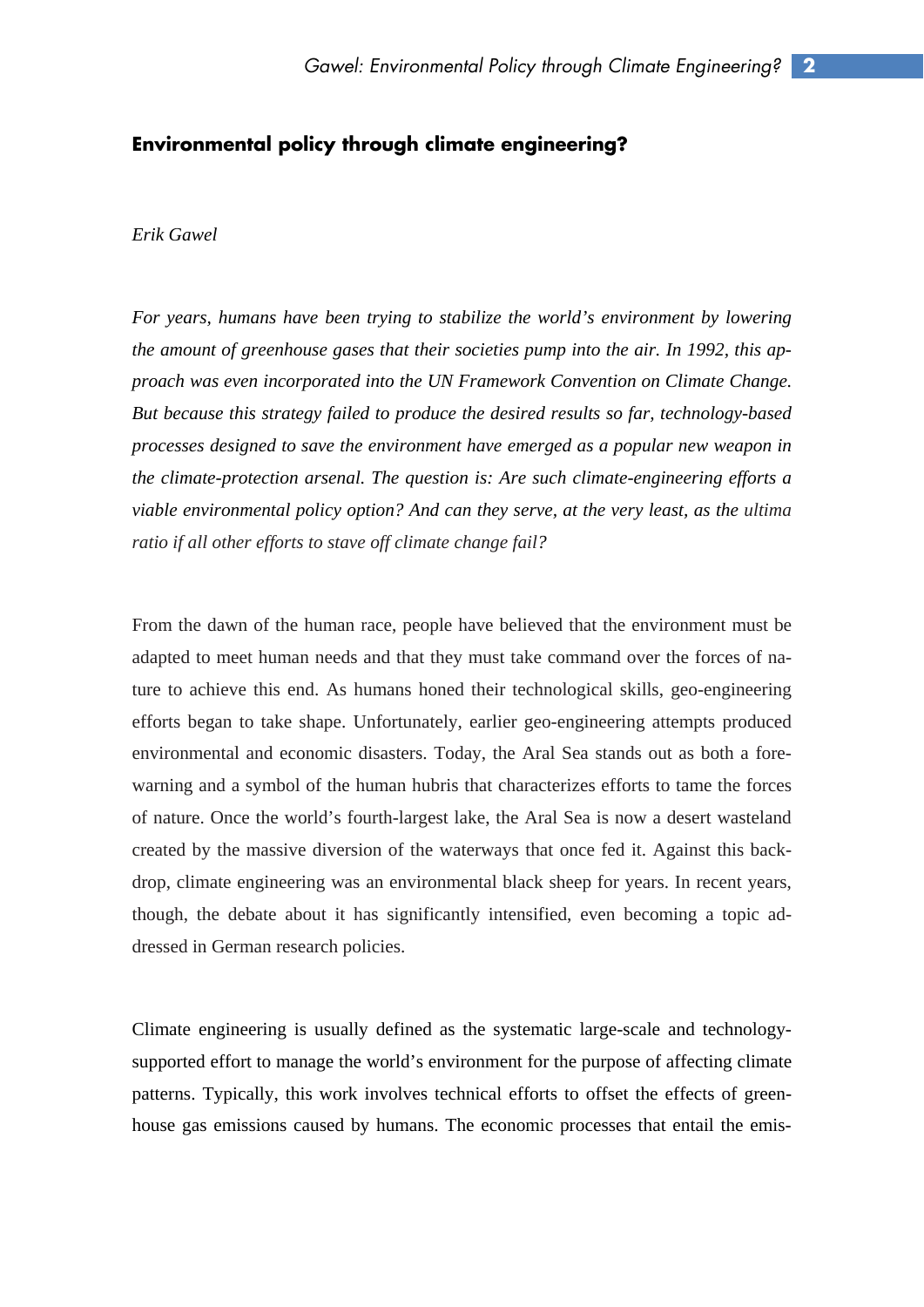sions remain unchanged and society avoids paying high mitigation or adjustment costs. Climate engineering can be broken down into two elementary approaches:

- 1. **Solar radiation management**: The techniques employed by solar radiation management are designed to reduce the amount of sunlight hitting the Earth and to increase the deflection of solar rays as a way of retarding the rise in global temperatures. In one potential approach, mirrors placed outside the Earth's atmosphere would be used to dim the intensity of sunlight. In a contrasting solution, the Earth's ability to reflect sunlight, a phenomenon known as planetary albedo, would be expanded as a way of cutting the amount of heat that the Earth absorbs and of reversing the heating process. This could be achieved in part by using white rooftops on such places as factories, halls, barns and houses. These light-colored surfaces would reflect more sunlight than traditional dark rooftops do. But these approaches have one common weakness: They cannot do anything about the concentration of greenhouse gases in the atmosphere and these gases' impacts, including the acidification of seas. Admittedly, solar radiation management could have a relatively fast cooling effect on the Earth if an environmental disaster were about to strike. But such a solution comes with its own set of serious risks, including damage to the ozone layer and a threat to the well-being of humans, flora and fauna.
- 2. **Carbon dioxide removal**: In this process, greenhouse gases already released into the atmosphere would be removed by using technical or stimulated natural processes. These processes could include air filtering, ocean fertilization or even forestprotection steps. Because these methods are applied directly to the presumed causes of climate change, the uncertainties and side effects associated with them are considered to be rather manageable. In contrast to solar radiation management, efforts to remove carbon dioxide will take many years to have the desired effect.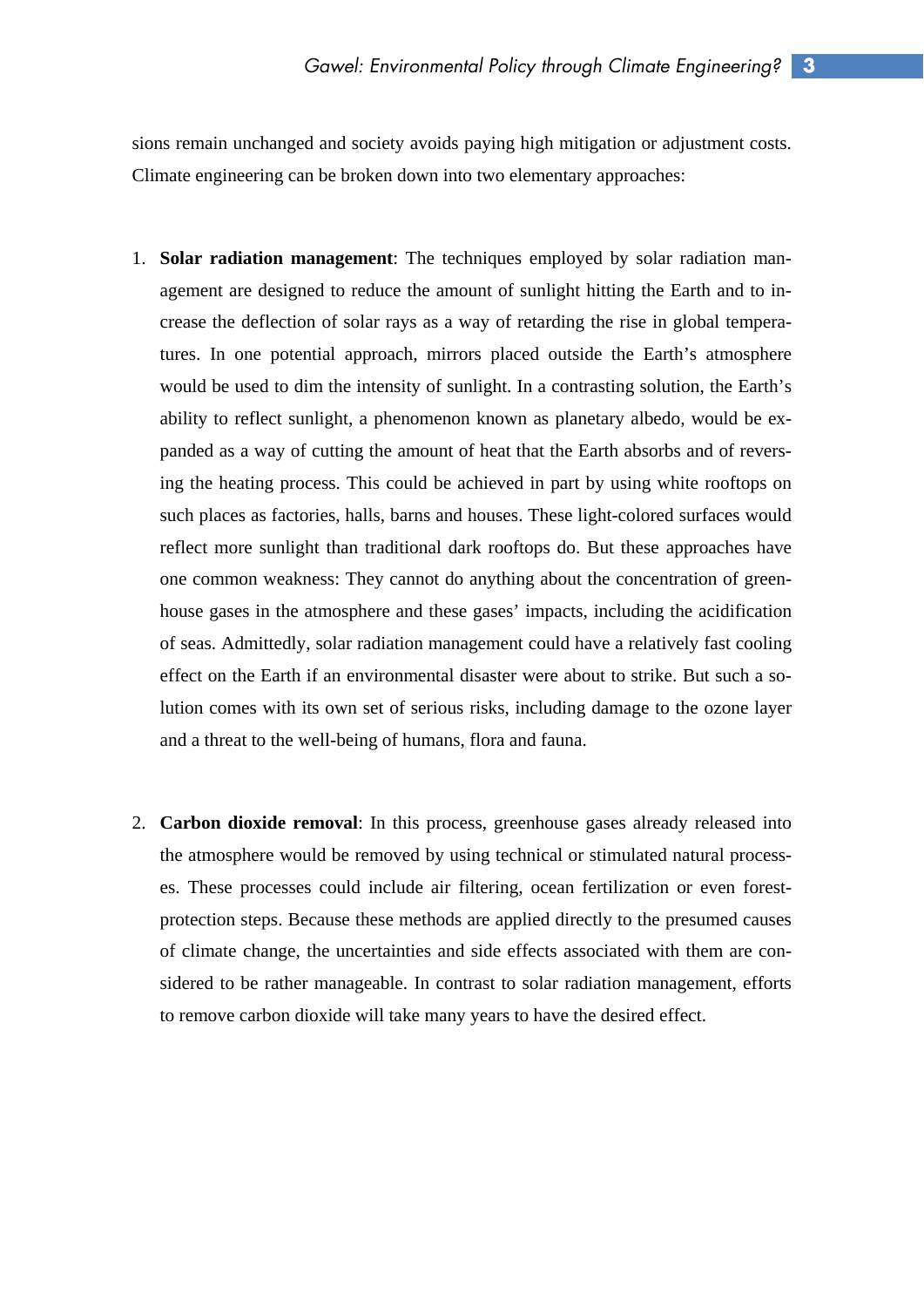#### **Climate engineering as an option in environmental policies**

The fundamental problem of (global) efforts to protect the environment by reducing greenhouse gas emissions is that a large number of nations around the world must join forces. By contrast, climate engineering conducted as part of solar radiation management can be carried out by high-technology countries working unilaterally, something that can appear to be a frightening political prospect for the rest of the world (Table 1). Climate engineering conducted with the help of solar radiation management also poses high, potentially irreversible and long-range risks.

The relationship between the climate policy approaches of mitigation and adaptation is frequently described as "complementary," while climate engineering is portrayed as taking on a "supportive" role. As a result, steps taken as part of solar radiation management could indeed help get through the critical phase of stabilizing the amount of carbon in the atmosphere until they would no longer be necessary. But the political repercussions of such steps are usually ignored in this process. The reason is easy to see: The mere existence of such climate management options could be viewed as an insurance policy against environmental damage, counteracting all efforts to encourage people to avoid doing the very things that stoke the heating process in the first place. Thanks to this new carefree attitude, climate engineering could even become the driving force behind new increases in emissions.

Technical climate management could result in a scenario that can only be described as a "balance of terror." Here, humans would place all of their environmental policy chips on solar radiation management, which would have to thwart the potentially disastrous effects caused by the steady rise in the concentration of greenhouse gases by carrying out continuous, systematic activities. But, given the unilateral aspect of this approach, who should assume both the political mandate and the responsibility? This is the core political and legal problem of climate engineering. For this reason, technological climate management can only be seen as an ultima ratio. But this option should not weaken efforts to lower emissions. The big question is the extent to which the mere aware-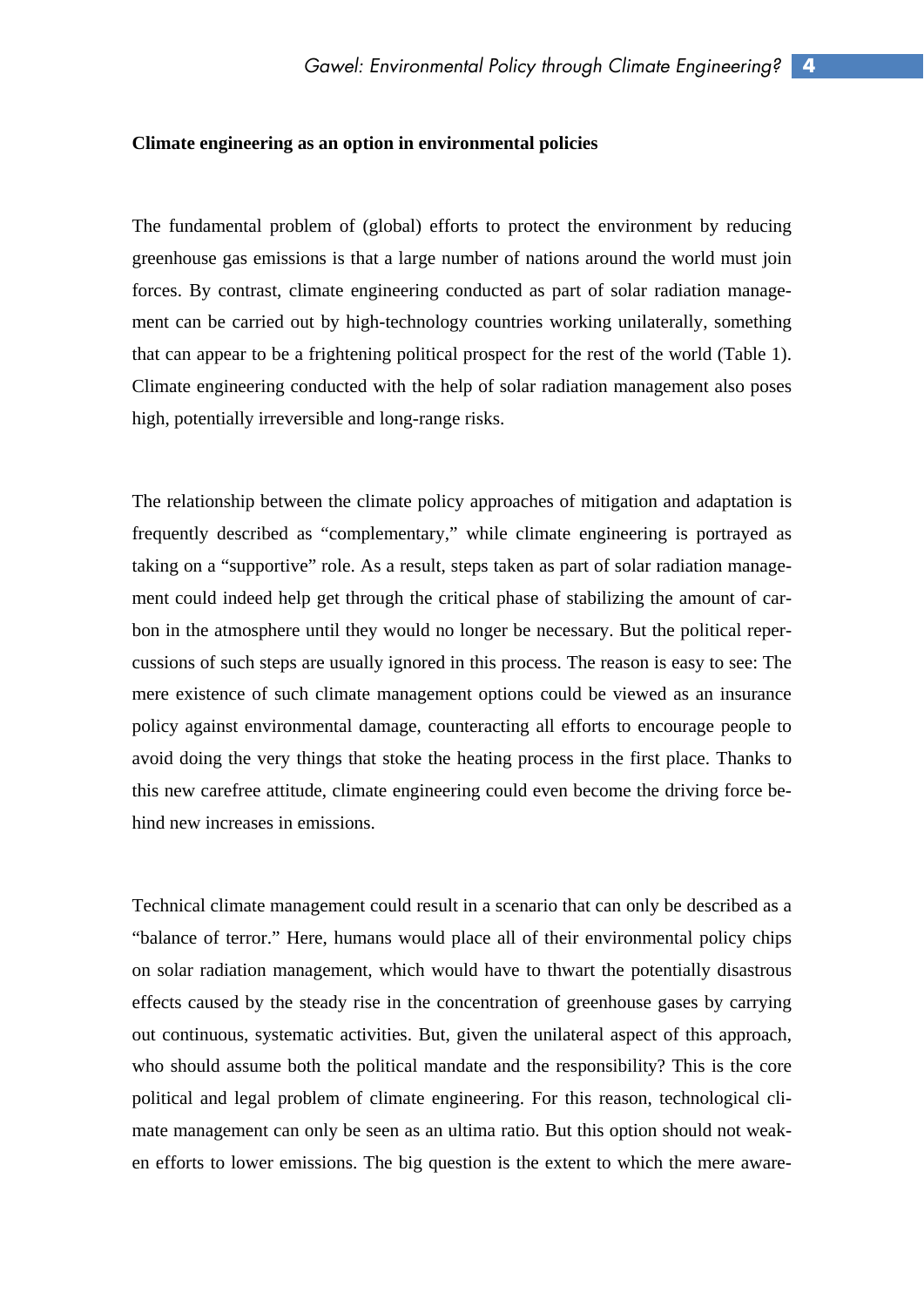ness about the options of climate engineering will make their application more probable, if not imperative.

|                                                              |               | Mitigation                                                          | Adaption                                 | <b>Climate Engineering</b><br>as Solar Radiation<br>Management    |
|--------------------------------------------------------------|---------------|---------------------------------------------------------------------|------------------------------------------|-------------------------------------------------------------------|
| Actors                                                       |               | Originator                                                          | Aggrieved party                          | Undefined                                                         |
| (responsible party)                                          |               |                                                                     |                                          |                                                                   |
| Need for cooperation<br>(number of stakeholders<br>required) |               | Multilateral                                                        | Unilateral                               |                                                                   |
| Specific Effectiveness<br>(impact of ,,small"<br>measures)   |               | Low                                                                 | High                                     |                                                                   |
| <b>Relative costs</b>                                        |               | High                                                                |                                          | Low                                                               |
| Spatial incidence<br>of benefits                             |               | Global (public<br>good)                                             | Regional                                 | Global (public good)                                              |
| Spatial incidence<br>of costs                                |               | Regional                                                            |                                          |                                                                   |
| <b>Risks</b>                                                 |               | Low                                                                 | Low                                      | High<br>(public good<br>or public bad?)                           |
| Conflict<br>potential                                        | National      | High                                                                | Low                                      | Low                                                               |
|                                                              | International | Low                                                                 | Low                                      | High                                                              |
| Temporal incidence<br>of costs and benefits                  |               | High initial costs,<br>late benefits                                | Simultaneity<br>of costs<br>and benefits | Continuous, increas-<br>ing costs with simul-<br>taneous benefits |
| Maturity level<br>(availability)                             |               | High                                                                |                                          | Low                                                               |
| <b>Global Governance</b><br><b>Key Issue</b>                 |               | Establish incen-<br>tives for voluntary<br>cooperation by<br>"many" |                                          | Regulate authority<br>to decide over tar-<br>gets and measures    |

**Table 1: Climate policy strategy triad with action characteristic**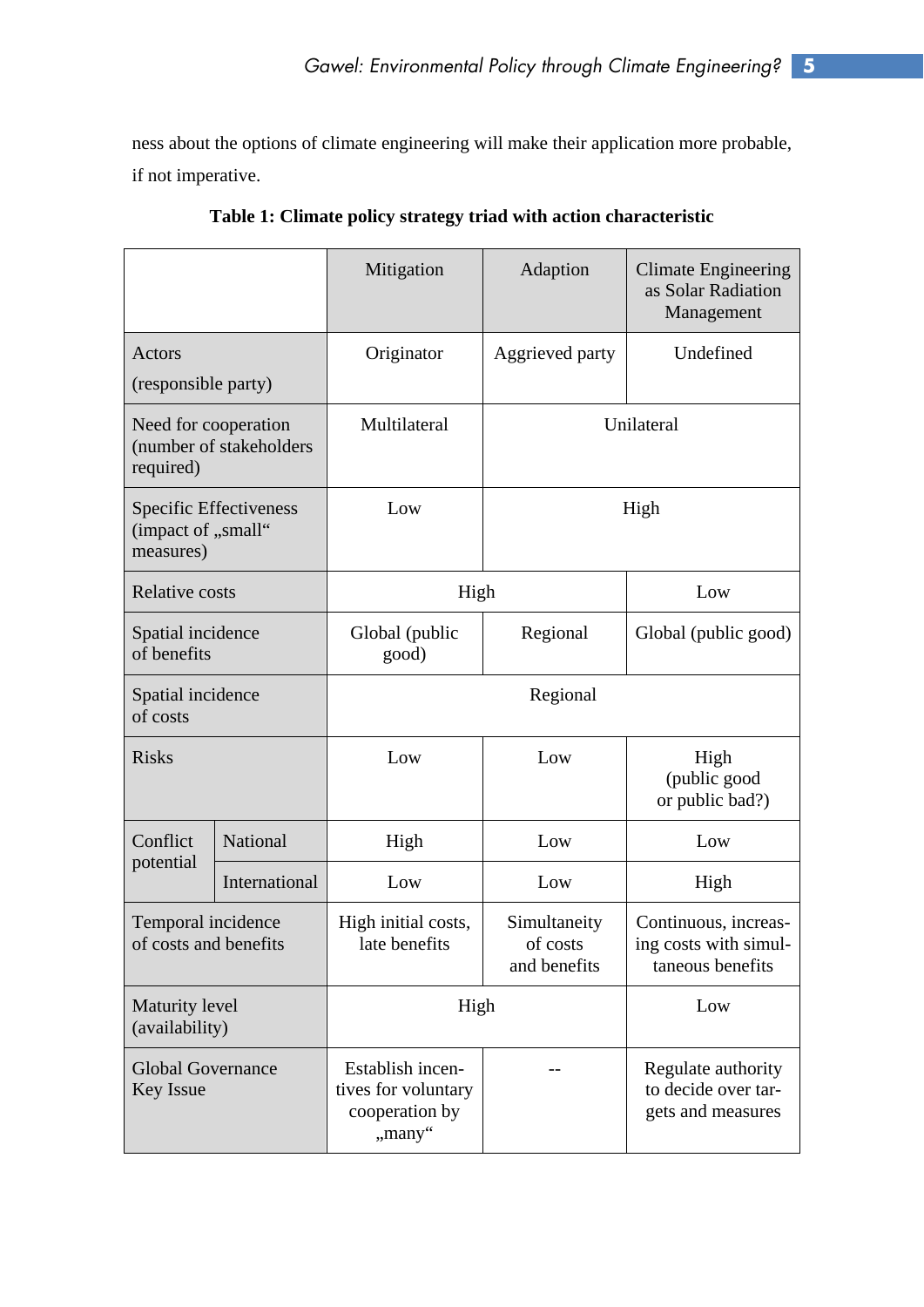On the other hand, climate engineering is much more than an easy-to-apply alternative to prevention and adjustment: If global warming has already exceeded threshold levels or has set off self-reinforcement effects in the climate system whose ultimate impact will be seen sometime later, disastrous environmental impacts could occur in the future, and these impacts could no longer be reversed by reducing emissions or even by adjusting to climate change. In this case, it would be time to pull the emergency brake known as climate manipulation.

#### **The risks**

Naturally, the potential risks have been intensely discussed. Points being addressed in these debates include the unexplained effectiveness of individual steps (will they achieve the intended result?) as well as the many (possibly unknown) environmental and geophysical side effects to the Earth. Because the environment recognizes no borders and climate engineering could have different effects in various regions of the world, far-reaching international tension could occur.

Furthermore, consideration must be given to the question of whether efforts like solar radiation management can indeed be performed safely. After all, the margin of error is extremely small. A failure in solar radiation management – including technical malfunctions, a lack of financing or human error – could have a catastrophic impact. Sharp temperature spikes that could produce disastrous results could occur within a short period of time. Such a failure-prone, but relatively low-cost approach to climate engineering could also be misused. Consider for a moment that individual countries, or even wealthy individuals for that matter, were able to use technology to manipulate the environment. This would create new security risks that would have to be addressed.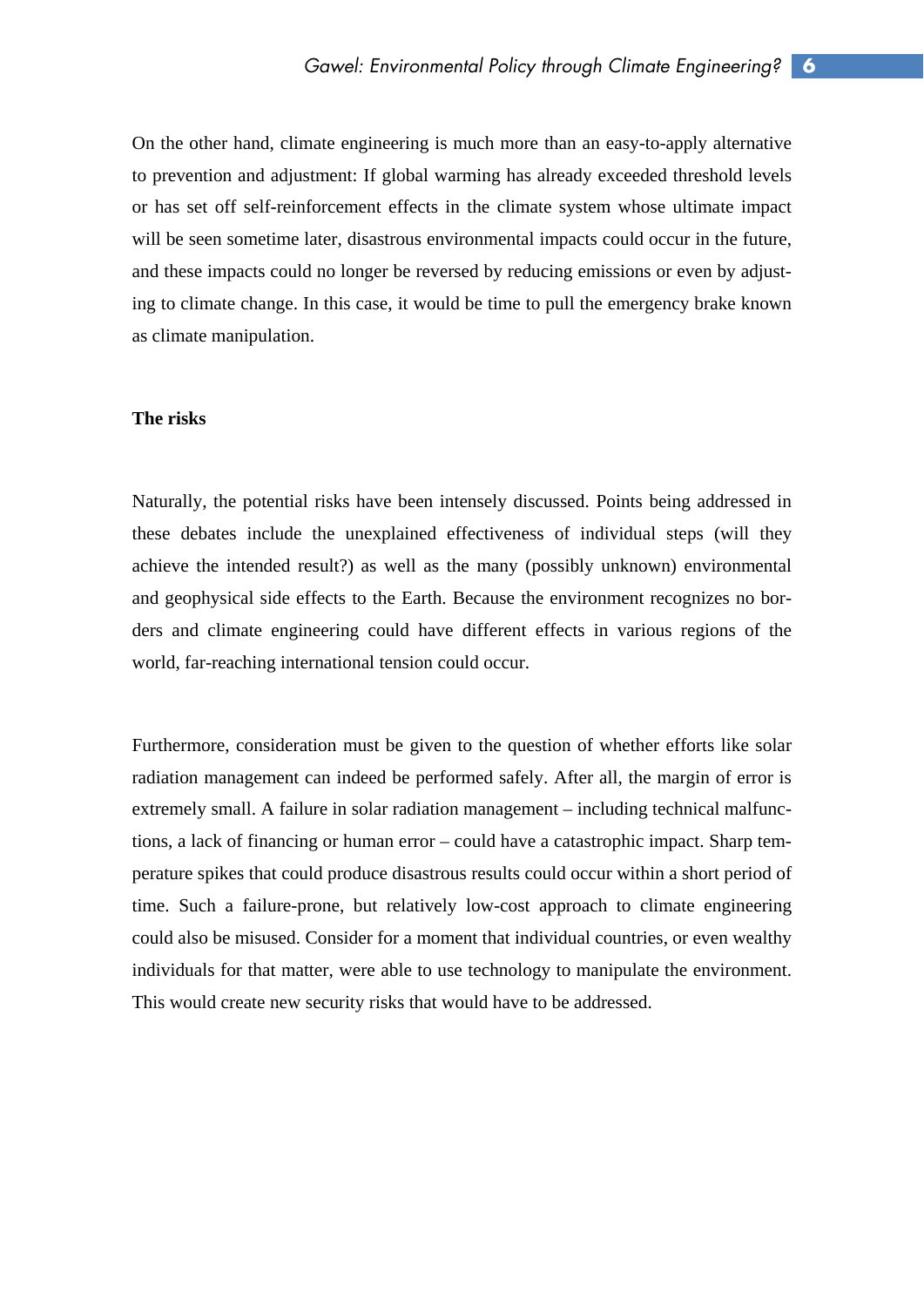#### **Ensuring justice**

A globally unauthorized and unilateral application of climate engineering, a process that could help the (industrial) practitioner avoid complying with costly emission-cutting regulations while having a powerful negative impact on other regions of the world would give rise to a completely new set of questions regarding climate justice.

The application of climate engineering as a form of solar radiation management will produce regional winners and losers – through regionally different climate impacts as well as through possible side effects. In addition, there will naturally be many different views regarding just what the "right" global climate actually is. For this reason, the real key question involving climate engineering lies in solving the global governance problem: Who should be authorized under which conditions to set climate engineering goals, select the appropriate instruments and then put them to use? The creation of a functioning international climate engineering regime will pose a huge challenge for the world community. Countries must agree on the climate they want as well as spread out the costs of technical implementation and the presumed or proven burden created by environmental impacts. They would have to ensure that attacks on the system could be countered and resolve liability issues. In addition, the system would have to smoothly function for many centuries to come – even as risks rose.

#### **Conclusions**

Even though it is frequently said that the climate engineering strategy has yet to reach technical and institutional maturity and that it poses both many and extensive risks, and even though environmental policies remain committed to emission-cutting efforts, an astonishing international preliminary action on the issue has already been amassed.

This brings to mind a play titled "The Visit" by the Swiss writer *Friedrich Dürrenmatt*: In this story, an matronly woman returns to the small town where she grew up and